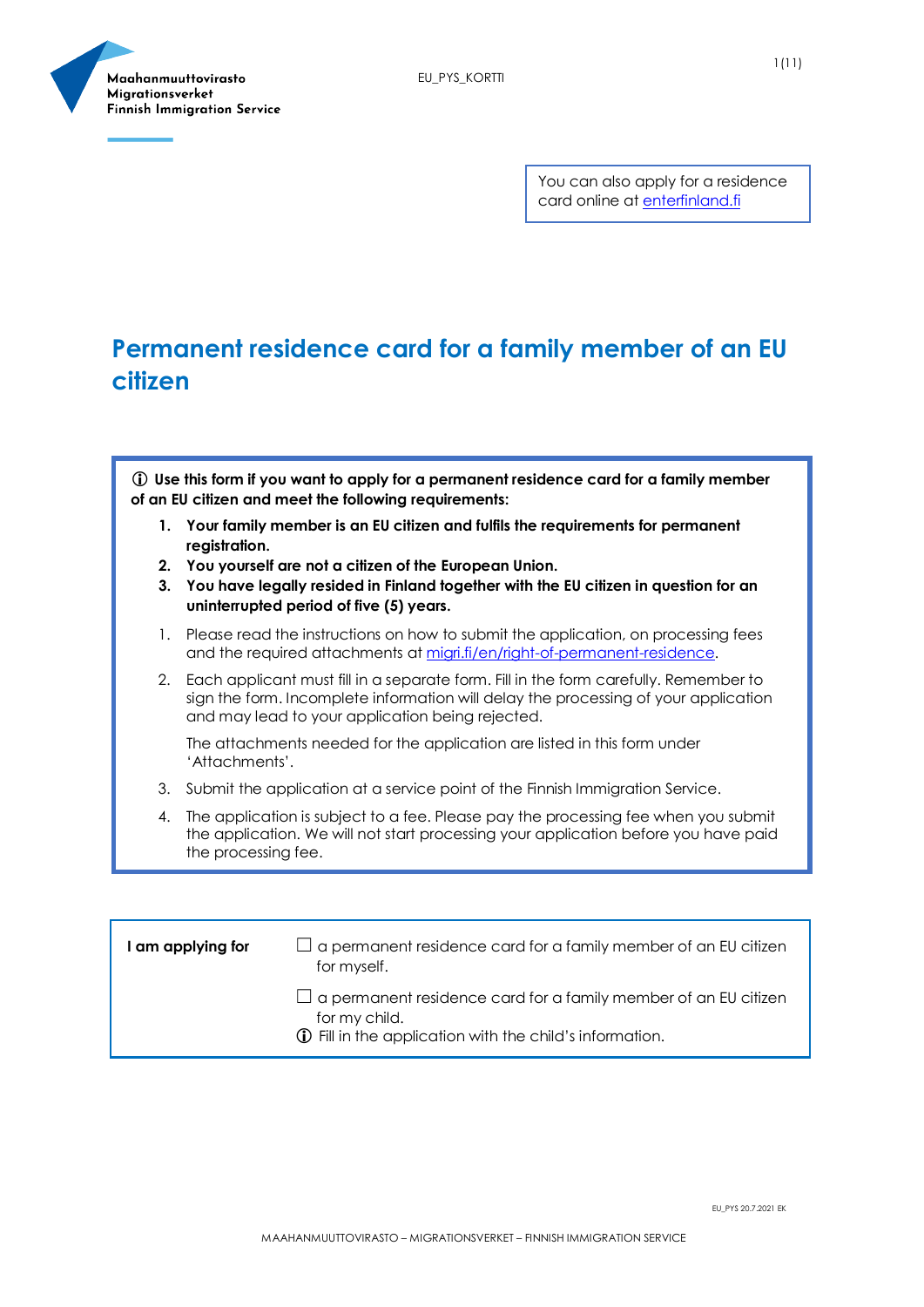# **1. Personal information**

| 1.1<br><b>Information on</b><br>the applicant | <b>Family name</b>                                                                                                                                    |  |  |  |  |  |  |  |
|-----------------------------------------------|-------------------------------------------------------------------------------------------------------------------------------------------------------|--|--|--|--|--|--|--|
|                                               | <b>First names</b>                                                                                                                                    |  |  |  |  |  |  |  |
|                                               | Former family name (if any)                                                                                                                           |  |  |  |  |  |  |  |
|                                               | Former first names (if any)                                                                                                                           |  |  |  |  |  |  |  |
|                                               | $\Box$ Male<br>$\Box$ Female<br>Gender                                                                                                                |  |  |  |  |  |  |  |
|                                               | <b>Date of birth</b> (dd.mm.yyyy) $\frac{1}{2}$ $\cdots$ $\frac{1}{2}$ and $\cdots$ <b>and <math>\cdots</math></b> $\cdots$ dd=day mm=month yyyy=year |  |  |  |  |  |  |  |
|                                               | Finnish personal identity code $\frac{1}{2}$                                                                                                          |  |  |  |  |  |  |  |
|                                               | Country of birth                                                                                                                                      |  |  |  |  |  |  |  |
|                                               | Place of birth                                                                                                                                        |  |  |  |  |  |  |  |
| 1.2<br>Citizenship                            | Current citizenship(s)                                                                                                                                |  |  |  |  |  |  |  |
|                                               | Former citizenship(s) (if any)                                                                                                                        |  |  |  |  |  |  |  |
|                                               | Is either one of your parents a current or former Finnish citizen?                                                                                    |  |  |  |  |  |  |  |
|                                               | $\Box$ Yes<br>$\Box$ No                                                                                                                               |  |  |  |  |  |  |  |
| 1.3<br><b>Marital status</b>                  | $\Box$ Cohabiting<br>$\Box$ Married<br>$\Box$ Divorced<br>Widowed<br>$\Box$ Single<br>$\Box$                                                          |  |  |  |  |  |  |  |
|                                               | In a registered partnership                                                                                                                           |  |  |  |  |  |  |  |
| 1.4<br>Other<br>information                   | Occupation                                                                                                                                            |  |  |  |  |  |  |  |
|                                               | Native language                                                                                                                                       |  |  |  |  |  |  |  |
|                                               | $\Box$ Swedish<br>$\Box$ English<br>Language you wish to use $\Box$ Finnish                                                                           |  |  |  |  |  |  |  |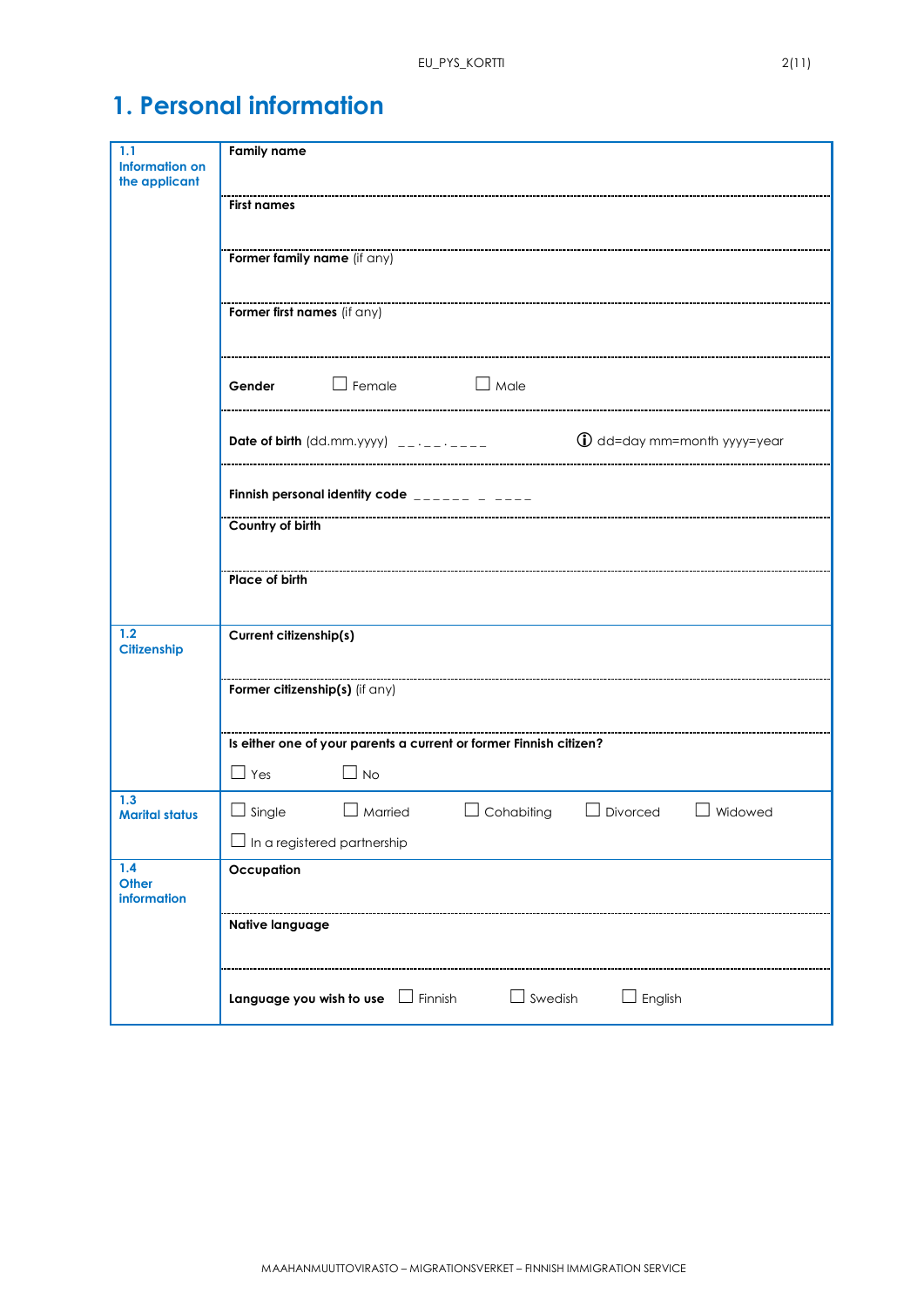## **2. Information on passport**

Check the information from your valid passport.

| 2.1<br><b>Passport</b><br>details | Passport number                                                                                 |  |  |  |  |  |
|-----------------------------------|-------------------------------------------------------------------------------------------------|--|--|--|--|--|
|                                   | Country of issue                                                                                |  |  |  |  |  |
|                                   | Authority of issue                                                                              |  |  |  |  |  |
|                                   | Date of issue (dd.mm. yyyy) $\frac{1}{2}$ $\cdots$ $\frac{1}{2}$                                |  |  |  |  |  |
|                                   | <b>Expiry date</b> (dd.mm. yyyy) __ . _ _ . _ _ _                                               |  |  |  |  |  |
| 2.2<br><b>Passport photo</b>      | Do you have a digital passport photo? $\hat{U}$ For more detailed instructions, see poliisi.fi. |  |  |  |  |  |
|                                   | Yes $\bigcirc$ Give your photograph retrieval code below.                                       |  |  |  |  |  |
|                                   | No $\circ$ Bring with you a paper photo when you visit a service point.                         |  |  |  |  |  |
|                                   | Retrieval code for digital passport photo                                                       |  |  |  |  |  |

#### **3. Contact information**

 $\oplus$  If your contact information changes, immediately notify the Finnish Immigration Service by emailing migri@migri.fi.

| 3.1<br><b>In Finland</b>                                 | <b>Street address</b>                               |           |         |  |
|----------------------------------------------------------|-----------------------------------------------------|-----------|---------|--|
|                                                          | Postal code                                         | City/town |         |  |
|                                                          | Telephone number 1 Please include the country code. |           |         |  |
|                                                          | <b>Email address</b>                                |           |         |  |
| 3.2 In another<br>country<br><b>1</b> If you also        | <b>Street address</b>                               |           |         |  |
| have an<br>address in a<br>country other<br>than Finland | Postal code                                         | City/town | Country |  |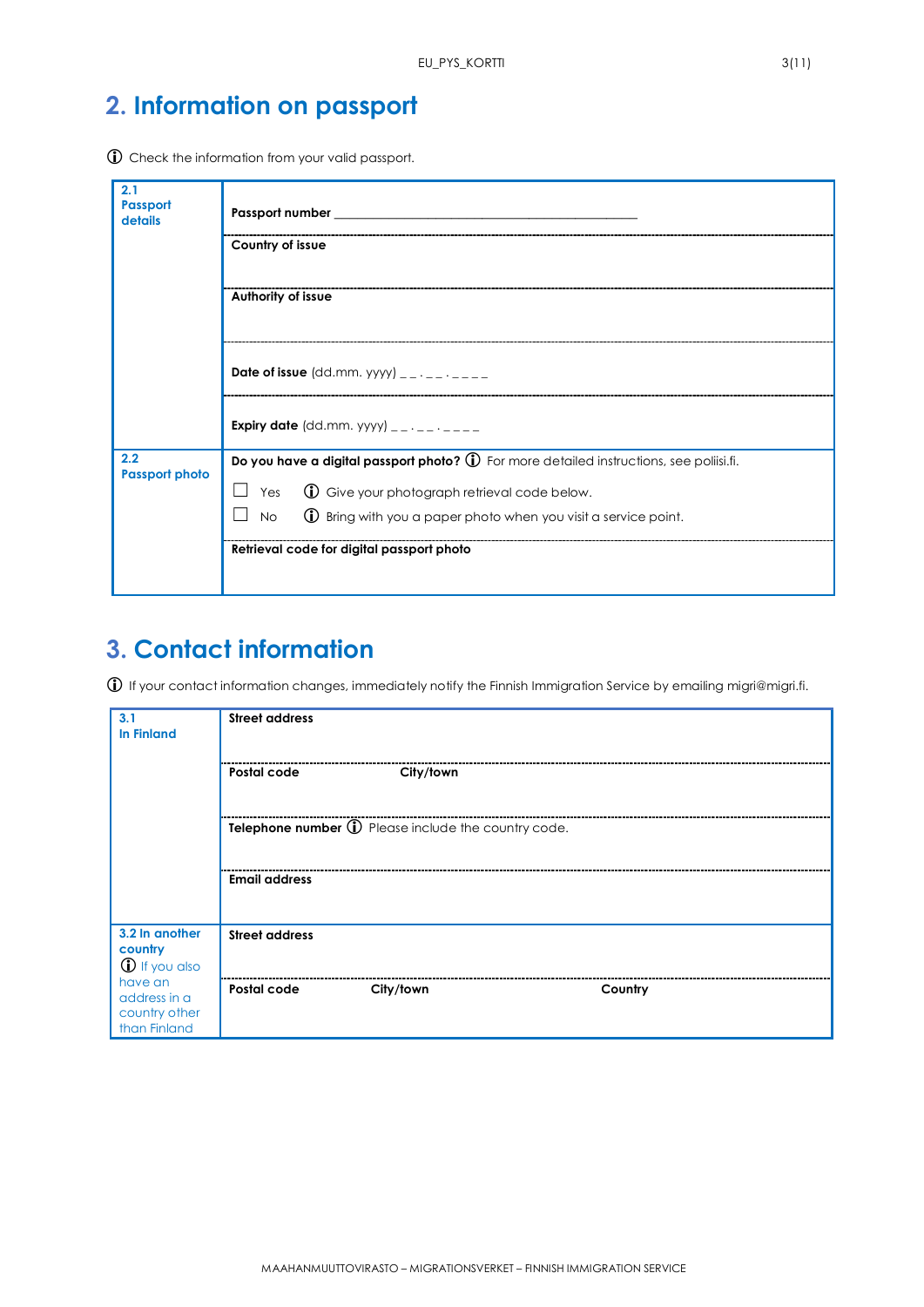|  | <b>4. Residence in Finland</b> |  |  |
|--|--------------------------------|--|--|
|  |                                |  |  |

| 4.1                                                | Do you live in Finland on a permanent basis?                                                                                                                                                                                                                                                                                                                                                                                                              |  |  |  |
|----------------------------------------------------|-----------------------------------------------------------------------------------------------------------------------------------------------------------------------------------------------------------------------------------------------------------------------------------------------------------------------------------------------------------------------------------------------------------------------------------------------------------|--|--|--|
| <b>Permanent</b><br>residence in<br><b>Finland</b> | $\Box$ I live in Finland on a permanent basis. I have done so since (dd.mm. yyyy) __ . _ _ . _ _ _ .                                                                                                                                                                                                                                                                                                                                                      |  |  |  |
|                                                    | $\Box$ I do not live in Finland. $\bf{\textcircled{1}}$ Please note that you cannot apply for a residence card from<br>abroad and you cannot be granted a residence card if you do not live in Finland. Give an<br>account of your stay in Finland below. Explain, for example, if you are moving to Finland in near<br>future. If you have not lived legally in Finland for an uninterrupted period of five (5) years, apply<br>with the form EU_KORTTI. |  |  |  |
|                                                    |                                                                                                                                                                                                                                                                                                                                                                                                                                                           |  |  |  |
| 4.2<br><b>Residence in</b>                         | Have you resided in Finland for a period of at least five (5) years?                                                                                                                                                                                                                                                                                                                                                                                      |  |  |  |
| <b>Finland</b>                                     | $\sqcup$ Yes<br><b>No</b>                                                                                                                                                                                                                                                                                                                                                                                                                                 |  |  |  |
|                                                    | Have you lived outside Finland for more than two years after arriving in Finland?                                                                                                                                                                                                                                                                                                                                                                         |  |  |  |
|                                                    | $\square$ No                                                                                                                                                                                                                                                                                                                                                                                                                                              |  |  |  |
|                                                    | $\Box$ Yes $\bigoplus$ If you answered 'yes', explain below where, why and when you have lived outside<br>Finland. Mention also if you have visited Finland during the time you have lived outside Finland,<br>and explain why and when you have done so. If there is not enough space, you can use a<br>separate attachment.                                                                                                                             |  |  |  |
|                                                    | Country you lived in                                                                                                                                                                                                                                                                                                                                                                                                                                      |  |  |  |
|                                                    | Purpose                                                                                                                                                                                                                                                                                                                                                                                                                                                   |  |  |  |
|                                                    |                                                                                                                                                                                                                                                                                                                                                                                                                                                           |  |  |  |
|                                                    | <b>Period of time</b> (dd.mm.yyyy) $\qquad$ _ _ _ _ _ _ _                                                                                                                                                                                                                                                                                                                                                                                                 |  |  |  |
|                                                    | Country you lived in                                                                                                                                                                                                                                                                                                                                                                                                                                      |  |  |  |
|                                                    | Purpose                                                                                                                                                                                                                                                                                                                                                                                                                                                   |  |  |  |
|                                                    |                                                                                                                                                                                                                                                                                                                                                                                                                                                           |  |  |  |
|                                                    | <b>Period of time</b> (dd.mm.yyyy) $\frac{1}{2}$ $\frac{1}{2}$ $\frac{1}{2}$ $\frac{1}{2}$ $\frac{1}{2}$ $\frac{1}{2}$ $\frac{1}{2}$                                                                                                                                                                                                                                                                                                                      |  |  |  |
|                                                    | Country you lived in                                                                                                                                                                                                                                                                                                                                                                                                                                      |  |  |  |
|                                                    | Purpose                                                                                                                                                                                                                                                                                                                                                                                                                                                   |  |  |  |
|                                                    |                                                                                                                                                                                                                                                                                                                                                                                                                                                           |  |  |  |
|                                                    |                                                                                                                                                                                                                                                                                                                                                                                                                                                           |  |  |  |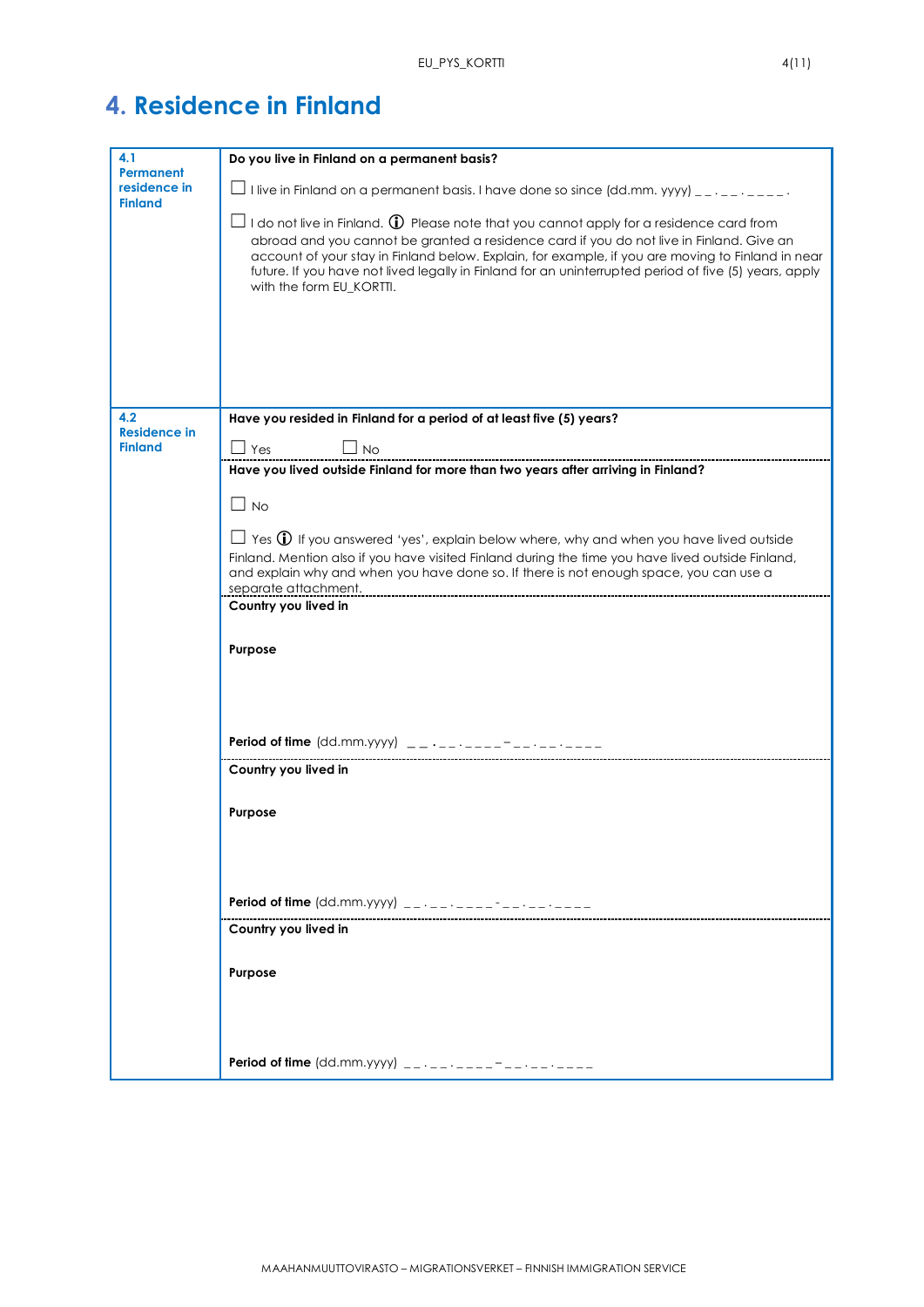| $\Box$ I am or have been a family member of an EU citizen.     |                               |                                                                                                                                                                                                                                                                                                                                                |  |  |  |  |
|----------------------------------------------------------------|-------------------------------|------------------------------------------------------------------------------------------------------------------------------------------------------------------------------------------------------------------------------------------------------------------------------------------------------------------------------------------------|--|--|--|--|
|                                                                |                               |                                                                                                                                                                                                                                                                                                                                                |  |  |  |  |
| $\Box$ I am or have been a family member of a Finnish citizen. |                               |                                                                                                                                                                                                                                                                                                                                                |  |  |  |  |
|                                                                |                               |                                                                                                                                                                                                                                                                                                                                                |  |  |  |  |
|                                                                |                               |                                                                                                                                                                                                                                                                                                                                                |  |  |  |  |
| $\Box$ I have been divorced.                                   | Date (dd.mm.yyyy) $-$ ------- |                                                                                                                                                                                                                                                                                                                                                |  |  |  |  |
| My spouse has died.                                            |                               | Date (dd.mm.yyyy) $-$ - $-$ - $-$ - $-$                                                                                                                                                                                                                                                                                                        |  |  |  |  |
|                                                                |                               |                                                                                                                                                                                                                                                                                                                                                |  |  |  |  |
|                                                                |                               |                                                                                                                                                                                                                                                                                                                                                |  |  |  |  |
| Employment                                                     | Studies                       |                                                                                                                                                                                                                                                                                                                                                |  |  |  |  |
| Sufficient financial resources                                 | Family ties                   |                                                                                                                                                                                                                                                                                                                                                |  |  |  |  |
| Other grounds, please specify:                                 |                               |                                                                                                                                                                                                                                                                                                                                                |  |  |  |  |
|                                                                |                               |                                                                                                                                                                                                                                                                                                                                                |  |  |  |  |
|                                                                |                               |                                                                                                                                                                                                                                                                                                                                                |  |  |  |  |
|                                                                |                               | My marriage to or cohabitation with the EU citizen has ended.<br>My spouse has moved away from Finland. Date (dd.mm.yyyy) $\frac{1}{2}$<br>On which grounds have you resided in Finland after your family ties were broken? $\widehat{\mathbb{O}}$ Fill in this<br>section, if your family tie to the EU citizen is broken.<br>Self-employment |  |  |  |  |

## **5. Family members**

| 5.1<br><b>Spouse</b>                                                               | $\Box$ No spouse $\bigoplus$ If you do not have a spouse, please move to section 5.2.                                        |  |  |  |  |
|------------------------------------------------------------------------------------|------------------------------------------------------------------------------------------------------------------------------|--|--|--|--|
| $\bigcirc$ Give the details of your spouse here regardless of his/her citizenship. |                                                                                                                              |  |  |  |  |
|                                                                                    | My spouse is in Finland. $\Box$ My spouse will come to Finland.                                                              |  |  |  |  |
|                                                                                    | My spouse will not come to Finland.                                                                                          |  |  |  |  |
|                                                                                    | <b>Family name</b><br><b>First names</b>                                                                                     |  |  |  |  |
|                                                                                    |                                                                                                                              |  |  |  |  |
|                                                                                    | Gender $\Box$ Female $\Box$ Male                                                                                             |  |  |  |  |
|                                                                                    |                                                                                                                              |  |  |  |  |
|                                                                                    | Finnish personal identity code (if applicable) $\frac{1}{2}$ = $\frac{1}{2}$ = $\frac{1}{2}$ = $\frac{1}{2}$ = $\frac{1}{2}$ |  |  |  |  |
|                                                                                    | Country of birth                                                                                                             |  |  |  |  |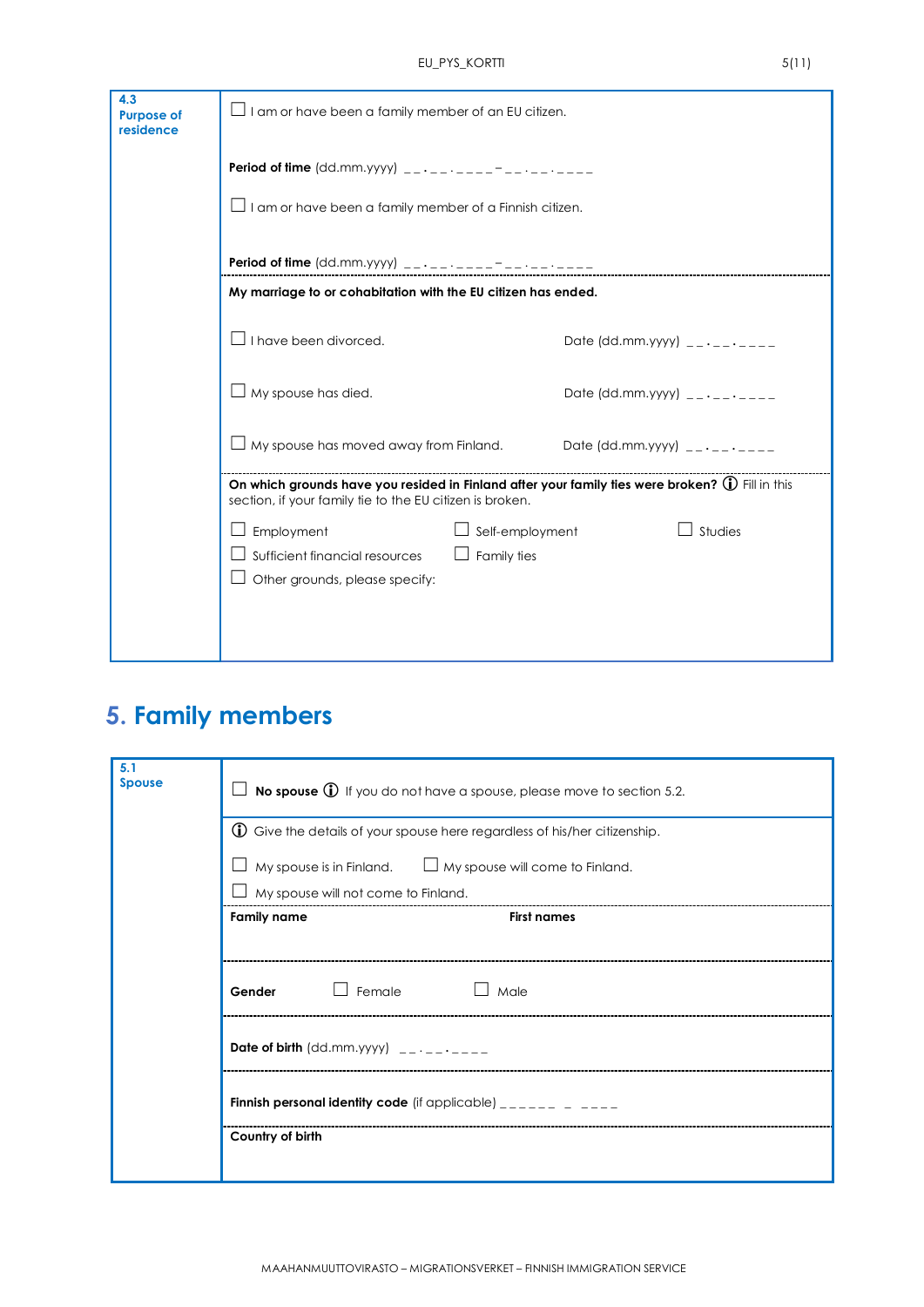|                               | Place of birth                                                                                                                                                                                                                                                                                                                                                                                                                                                                                                                                                                                                               |  |  |  |  |
|-------------------------------|------------------------------------------------------------------------------------------------------------------------------------------------------------------------------------------------------------------------------------------------------------------------------------------------------------------------------------------------------------------------------------------------------------------------------------------------------------------------------------------------------------------------------------------------------------------------------------------------------------------------------|--|--|--|--|
|                               | Citizenship                                                                                                                                                                                                                                                                                                                                                                                                                                                                                                                                                                                                                  |  |  |  |  |
| 5.2<br><b>Children</b><br>5.3 | (i) Give the details of all your children under 21 years of age.<br><b>(i)</b> Each co-applicant must fill in a separate application form. A child who has turned 12 years of<br>age as well as the child's both parents or guardians must sign the form. Alternatively, the written<br>consent of one of the parents or guardians may be attached to the form.<br>$\bigoplus$ If you have more than three children, give the same details of your other children as a<br>separate attachment.<br>No children $\mathbb O$ If you do not have children, please move to section 6.<br><b>Family name</b><br><b>First names</b> |  |  |  |  |
| Child 1                       | $\Box$ Female $\Box$ Male<br>Gender                                                                                                                                                                                                                                                                                                                                                                                                                                                                                                                                                                                          |  |  |  |  |
|                               | Date of birth (dd.mm.yyyy) $\frac{1}{2}$ $\frac{1}{2}$ $\frac{1}{2}$ $\frac{1}{2}$ $\frac{1}{2}$ $\frac{1}{2}$ $\frac{1}{2}$ $\frac{1}{2}$ $\frac{1}{2}$ $\frac{1}{2}$ $\frac{1}{2}$ $\frac{1}{2}$ $\frac{1}{2}$ $\frac{1}{2}$ $\frac{1}{2}$ $\frac{1}{2}$ $\frac{1}{2}$ $\frac{1}{2}$ $\frac{1}{2}$ $\frac{$<br>Citizenship                                                                                                                                                                                                                                                                                                 |  |  |  |  |
|                               | The child<br>$\Box$ will come to Finland. $\Box$ will not come to Finland.<br>is in Finland.                                                                                                                                                                                                                                                                                                                                                                                                                                                                                                                                 |  |  |  |  |
|                               | My spouse and I have custody of the child.<br>$\perp$ I have sole custody of the child.<br>I have custody of the child, and the other person having custody of the child is someone other<br>than my spouse.<br>$\bigcirc$ Give the details of the other person having custody of the child here (last name, first<br>names, date of birth or personal identity code, citizenship, address and email address). You<br>can also attach a notarized consent of the other person having custody of the child.                                                                                                                   |  |  |  |  |
| 5.4<br>Child 2                | <b>Family name</b><br><b>First names</b>                                                                                                                                                                                                                                                                                                                                                                                                                                                                                                                                                                                     |  |  |  |  |
|                               | $\exists$ Female<br>$\Box$ Male<br>Gender                                                                                                                                                                                                                                                                                                                                                                                                                                                                                                                                                                                    |  |  |  |  |
|                               |                                                                                                                                                                                                                                                                                                                                                                                                                                                                                                                                                                                                                              |  |  |  |  |
|                               | Citizenship                                                                                                                                                                                                                                                                                                                                                                                                                                                                                                                                                                                                                  |  |  |  |  |
|                               | The child<br>$\Box$ will come to Finland.<br>is in Finland.<br>$\Box$ will not come to Finland.                                                                                                                                                                                                                                                                                                                                                                                                                                                                                                                              |  |  |  |  |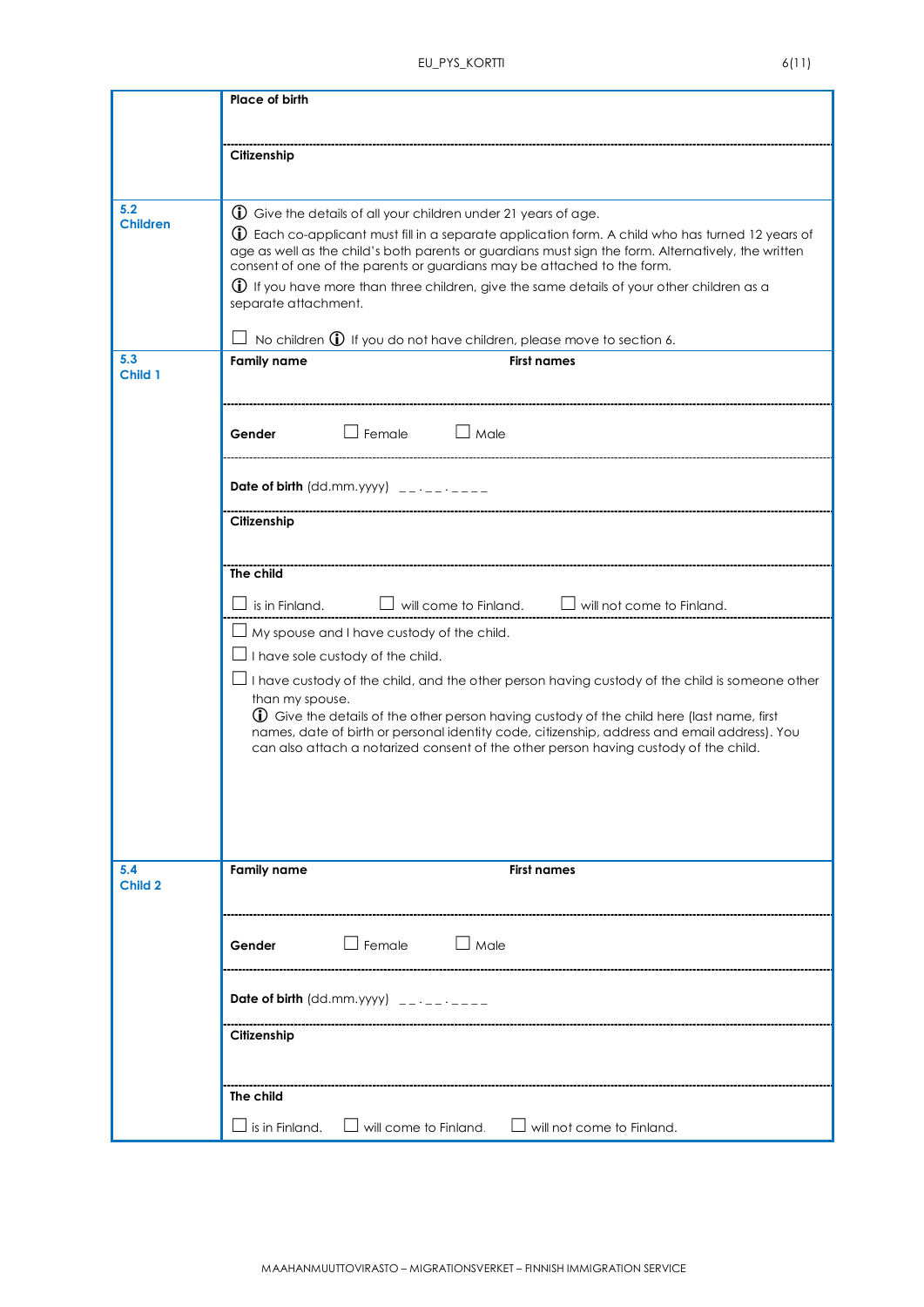|                              | My spouse and I have custody of the child.                                                                                                                                                                                                                                                                                                                                                                      |  |  |  |  |  |  |
|------------------------------|-----------------------------------------------------------------------------------------------------------------------------------------------------------------------------------------------------------------------------------------------------------------------------------------------------------------------------------------------------------------------------------------------------------------|--|--|--|--|--|--|
|                              | I have sole custody of the child.                                                                                                                                                                                                                                                                                                                                                                               |  |  |  |  |  |  |
|                              | I have custody of the child, and the other person having custody of the child is someone other<br>than my spouse.                                                                                                                                                                                                                                                                                               |  |  |  |  |  |  |
|                              | $\bigoplus$ Give the details of the other person having custody of the child here (last name, first<br>names, date of birth or personal identity code, citizenship, address and email address). You<br>can also attach a notarized consent of the other person having custody of the child.                                                                                                                     |  |  |  |  |  |  |
|                              |                                                                                                                                                                                                                                                                                                                                                                                                                 |  |  |  |  |  |  |
| 5.5<br><b>Child 3</b>        | <b>Family name</b><br><b>First names</b>                                                                                                                                                                                                                                                                                                                                                                        |  |  |  |  |  |  |
|                              | $\Box$ Female<br>$\Box$ Male<br>Gender                                                                                                                                                                                                                                                                                                                                                                          |  |  |  |  |  |  |
|                              | Date of birth $(dd.mm.yyyy)$ __.__.___                                                                                                                                                                                                                                                                                                                                                                          |  |  |  |  |  |  |
|                              | Citizenship                                                                                                                                                                                                                                                                                                                                                                                                     |  |  |  |  |  |  |
|                              | The child                                                                                                                                                                                                                                                                                                                                                                                                       |  |  |  |  |  |  |
|                              | $\Box$ will come to Finland $\Box$ will not come to Finland<br>is in Finland                                                                                                                                                                                                                                                                                                                                    |  |  |  |  |  |  |
|                              | My spouse and I have custody of the child.                                                                                                                                                                                                                                                                                                                                                                      |  |  |  |  |  |  |
|                              | I have sole custody of the child.                                                                                                                                                                                                                                                                                                                                                                               |  |  |  |  |  |  |
|                              | I have custody of the child, and the other person having custody of the child is someone other<br>than my spouse.<br><b>(i)</b> Give the details of the other person having custody of the child here (last name, first names,<br>date of birth or personal identity code, citizenship, address and email address). You can also<br>attach a notarized consent of the other person having custody of the child. |  |  |  |  |  |  |
| 5.6<br><b>Other relative</b> | No other relative $\bigoplus$ If you answered 'No other relative', please move to section 6.                                                                                                                                                                                                                                                                                                                    |  |  |  |  |  |  |
|                              | $\bigoplus$ If you have a dependent relative in a direct ascending line or other relative, fill in his/her details<br>below.                                                                                                                                                                                                                                                                                    |  |  |  |  |  |  |
|                              | <b>First names</b><br><b>Family name</b>                                                                                                                                                                                                                                                                                                                                                                        |  |  |  |  |  |  |
|                              | <b>Date of birth</b> (dd.mm.yyyy) $\qquad$ _ _ _ _ _ _ _ _                                                                                                                                                                                                                                                                                                                                                      |  |  |  |  |  |  |
|                              | $\Box$ Male<br>$\Box$ Female<br>Gender                                                                                                                                                                                                                                                                                                                                                                          |  |  |  |  |  |  |
|                              | Finnish personal identity code (if applicable) $\frac{1}{2}$                                                                                                                                                                                                                                                                                                                                                    |  |  |  |  |  |  |
|                              | Country of birth                                                                                                                                                                                                                                                                                                                                                                                                |  |  |  |  |  |  |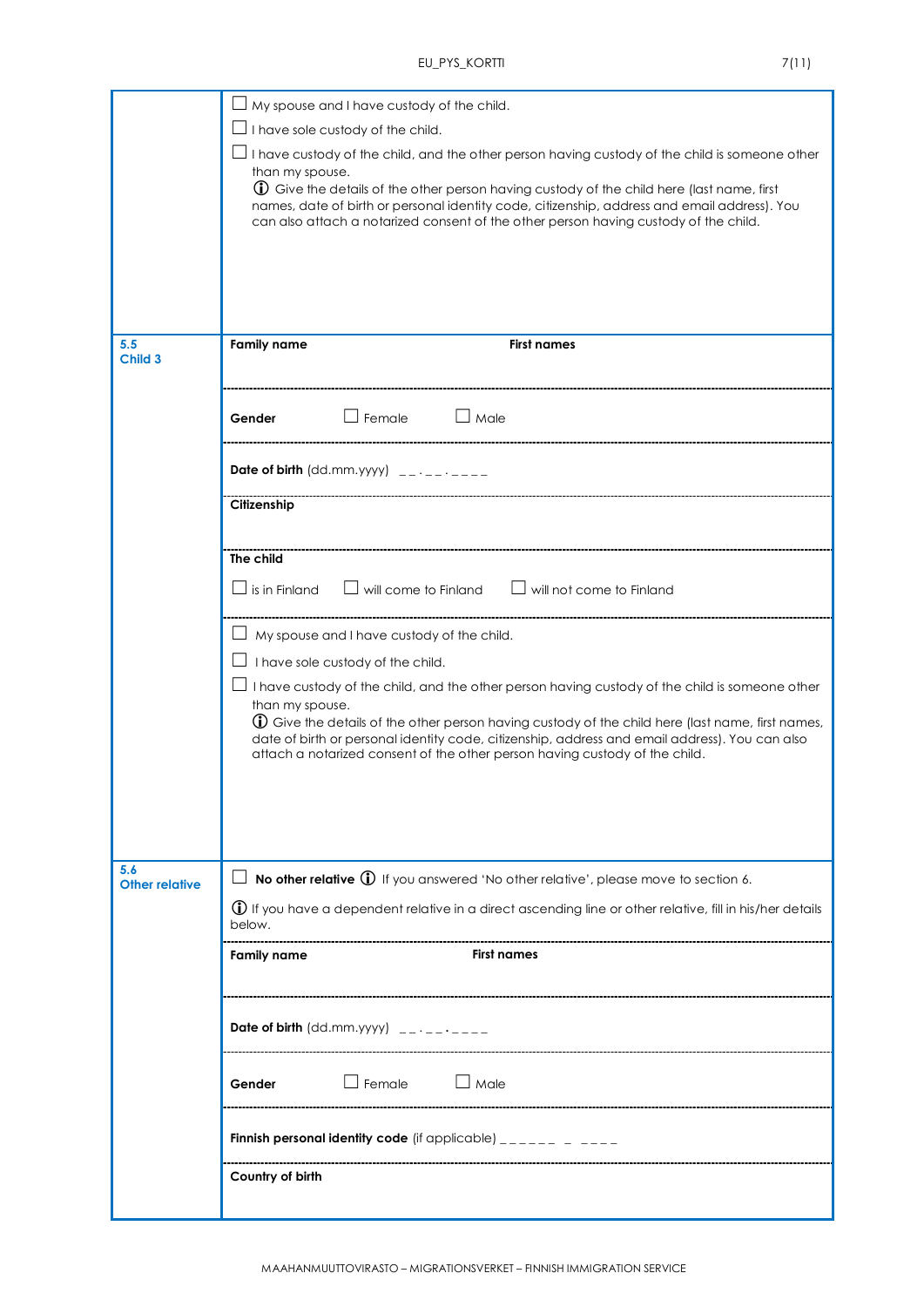| Place of birth                                                                                                                                                                                                                                       |
|------------------------------------------------------------------------------------------------------------------------------------------------------------------------------------------------------------------------------------------------------|
| Citizenship                                                                                                                                                                                                                                          |
| Your relationship to the other family member or person                                                                                                                                                                                               |
| The other family member or person                                                                                                                                                                                                                    |
| is in Finland. He/she came to Finland on $(dd.mm.yyy)$ __.__.___                                                                                                                                                                                     |
| will come to Finland.                                                                                                                                                                                                                                |
| will not come to Finland.                                                                                                                                                                                                                            |
| is applying for the registration of the right of residence of an EU citizen or a certificate of the<br>right of permanent residence of an EU citizen at the same time as me.<br>$\mathbb O$ Each applicant must fill in a separate application form. |

## **6. Personal details of parents or guardians of a child**

| 6.1<br><b>Parent or</b>               | <b>Family name</b><br><b>First names</b>                                                          |                              |                    |  |  |  |  |  |  |
|---------------------------------------|---------------------------------------------------------------------------------------------------|------------------------------|--------------------|--|--|--|--|--|--|
| guardian 1                            |                                                                                                   |                              |                    |  |  |  |  |  |  |
|                                       | Gender Female Male                                                                                |                              |                    |  |  |  |  |  |  |
|                                       | Date of birth $(dd.mm.yyyy)$ _________                                                            |                              |                    |  |  |  |  |  |  |
|                                       | Finnish personal identity code (if applicable) $\frac{1}{2}$                                      |                              |                    |  |  |  |  |  |  |
|                                       | Current citizenship or citizenships                                                               |                              |                    |  |  |  |  |  |  |
|                                       | <b>Street address</b>                                                                             |                              |                    |  |  |  |  |  |  |
|                                       | ---------------------------<br>---------------------------<br>Postal code<br>City/town<br>Country |                              |                    |  |  |  |  |  |  |
|                                       | <b>Email address</b>                                                                              |                              |                    |  |  |  |  |  |  |
|                                       | Parent or guardian 1 is                                                                           |                              |                    |  |  |  |  |  |  |
|                                       | $\perp$ my parent $\quad \Box$ other person who has custody of me                                 |                              |                    |  |  |  |  |  |  |
| 6.2<br><b>Parent or</b><br>guardian 2 | <b>Family name</b>                                                                                |                              | <b>First names</b> |  |  |  |  |  |  |
|                                       | Gender                                                                                            | $\Box$ Female<br>$\Box$ Male |                    |  |  |  |  |  |  |
|                                       | Date of birth $(dd.mm.yyyy)$ _________                                                            |                              |                    |  |  |  |  |  |  |

If you are under 21 years of age, give the personal details of your parents or guardians here.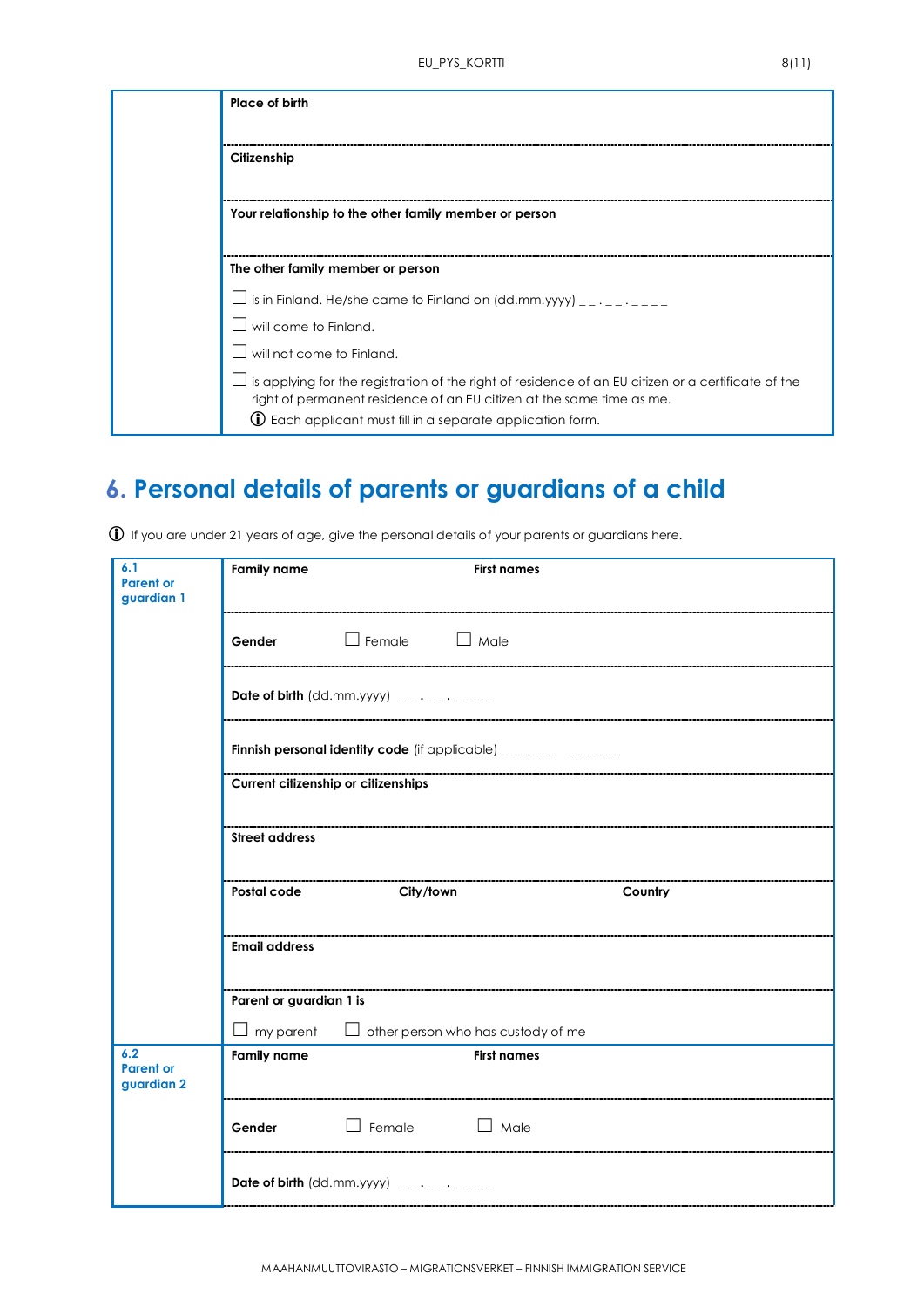|  |                         | <b>Finnish personal identity code</b> (if applicable) $\frac{1}{2}$ |         |
|--|-------------------------|---------------------------------------------------------------------|---------|
|  | Citizenship             |                                                                     |         |
|  | <b>Street address</b>   |                                                                     |         |
|  | Postal code             | City/town                                                           | Country |
|  | <b>Email address</b>    |                                                                     |         |
|  | Parent or guardian 2 is |                                                                     |         |
|  |                         | $\Box$ my parent. $\Box$ other person who has custody of me.        |         |

#### **7. Additional information**

 You can give any additional information here. You can, for instance, let us know if there are other matters that you want to state as grounds for your application besides the ones you stated above. If you wish, you can also state some other matter or additional information concerning your application or your coming to Finland. Provide the information as a separate attachment, if necessary.

| 7.1<br><b>Additional</b><br>information |  |  |
|-----------------------------------------|--|--|
|                                         |  |  |
|                                         |  |  |
|                                         |  |  |

#### **8. Attachments**

Attach the documents listed below to your notification.

 Our languages of contact are Finnish, Swedish and English. If your documents are in some other language, have them translated by an official or authorised translator and attach the translation to the document. For more information, see [migri.fi/en/interpretation-translation-and-legalisation.](https://migri.fi/en/interpretation-translation-and-legalisation) The authority processing your notification may ask you for even other documents than the ones mentioned here. When you submit your application, please bring with you originals and copies of the documents that you attach to your application. A document that has been issued by an authority in an EU Member State concerning birth, marriage, registered partnership or death does not need to be translated, if you attach to the document a multilingual standard form issued by the authority (EU Regulation No 2016/1191).

| 8.1<br>Personal    | $\bigoplus$ When you submit your application, you should bring with you a valid passport.                                                                    |
|--------------------|--------------------------------------------------------------------------------------------------------------------------------------------------------------|
| <i>information</i> | Colour copies of the passport page containing your personal data and of all passport pages<br>containing markings                                            |
|                    | A passport photo or a photograph retrieval code complying with the photo guidelines issued<br>by the police $\mathbb D$ For instructions, see poliisi.fi/en. |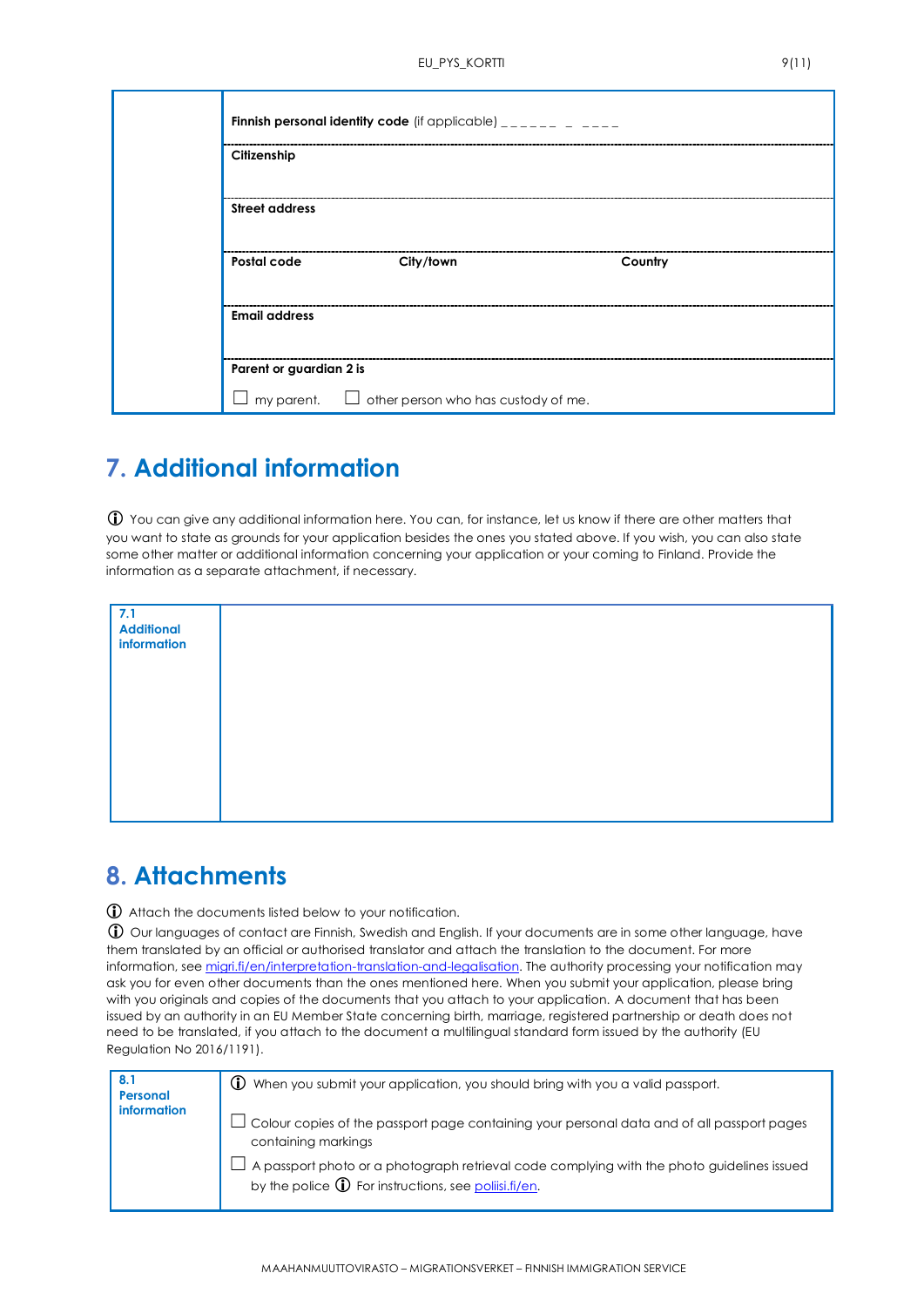| 8.2<br><b>Grounds for</b><br>residence in<br><b>Finland</b> | (i) Attach the following attachments to your application only if your family ties have changed<br>during your residence in Finland.                                                                                                                                                                                                 |                      |                                                                                                                  |
|-------------------------------------------------------------|-------------------------------------------------------------------------------------------------------------------------------------------------------------------------------------------------------------------------------------------------------------------------------------------------------------------------------------|----------------------|------------------------------------------------------------------------------------------------------------------|
|                                                             | $\perp$ Document concerning your family ties $\bigoplus$ The document can be, for example, a marriage<br>certificate, a birth certificate or a proof of custody.<br>Documentation on cohabitation $\bigoplus$ The document can be, for example, a tenancy<br>agreement showing that you have lived together for at least two years. |                      |                                                                                                                  |
|                                                             |                                                                                                                                                                                                                                                                                                                                     |                      |                                                                                                                  |
|                                                             | If you are a family member of a Finnish citizen, fill in the supplement form "Suomen kansalaisen<br>vapaan liikkumisoikeuden käyttö"<br>If your right of residence as a family member is based on other relative, attach to the application<br>also:                                                                                |                      |                                                                                                                  |
|                                                             |                                                                                                                                                                                                                                                                                                                                     |                      | $\perp$ Proof of dependency $\bigoplus$ The proof can be, for example, documentation on financial<br>dependence. |
|                                                             | (i) If you have been divorced, your spouse has died or your spouse has moved away from<br>Finland, attach to your application documentation on the grounds on which you have resided in<br>Finland since then.<br>$\bigoplus$ The authority processing your application may ask you for even other documents than the               |                      |                                                                                                                  |
|                                                             |                                                                                                                                                                                                                                                                                                                                     | ones mentioned here. |                                                                                                                  |
|                                                             | <b>Other information</b>                                                                                                                                                                                                                                                                                                            |                      |                                                                                                                  |
|                                                             | $\perp$ I am attaching other information to the application. $\bigoplus$ Write a free-form written statement of<br>your other grounds and attach the statement to your application.                                                                                                                                                 |                      |                                                                                                                  |
| 8.3<br><b>Requirements</b><br>for                           | 1) Submit your family member's EU registration certificate or documentation on the EU citizen's<br>grounds for residence during the last five (5) years.                                                                                                                                                                            |                      |                                                                                                                  |
| the right of<br>residence<br>of EU citizens                 | Attachments for employee                                                                                                                                                                                                                                                                                                            |                      |                                                                                                                  |
|                                                             | Attachments for self-employed person                                                                                                                                                                                                                                                                                                |                      |                                                                                                                  |
|                                                             | Attachments for unemployed person                                                                                                                                                                                                                                                                                                   |                      |                                                                                                                  |
|                                                             | Attachments for student                                                                                                                                                                                                                                                                                                             |                      |                                                                                                                  |
|                                                             | $\perp$ Attachments showing sufficient financial resources                                                                                                                                                                                                                                                                          |                      |                                                                                                                  |
|                                                             | <b>1</b> You can check the attachments needed for an EU citizen at migri.fi/en/registration of right of<br>residence.                                                                                                                                                                                                               |                      |                                                                                                                  |